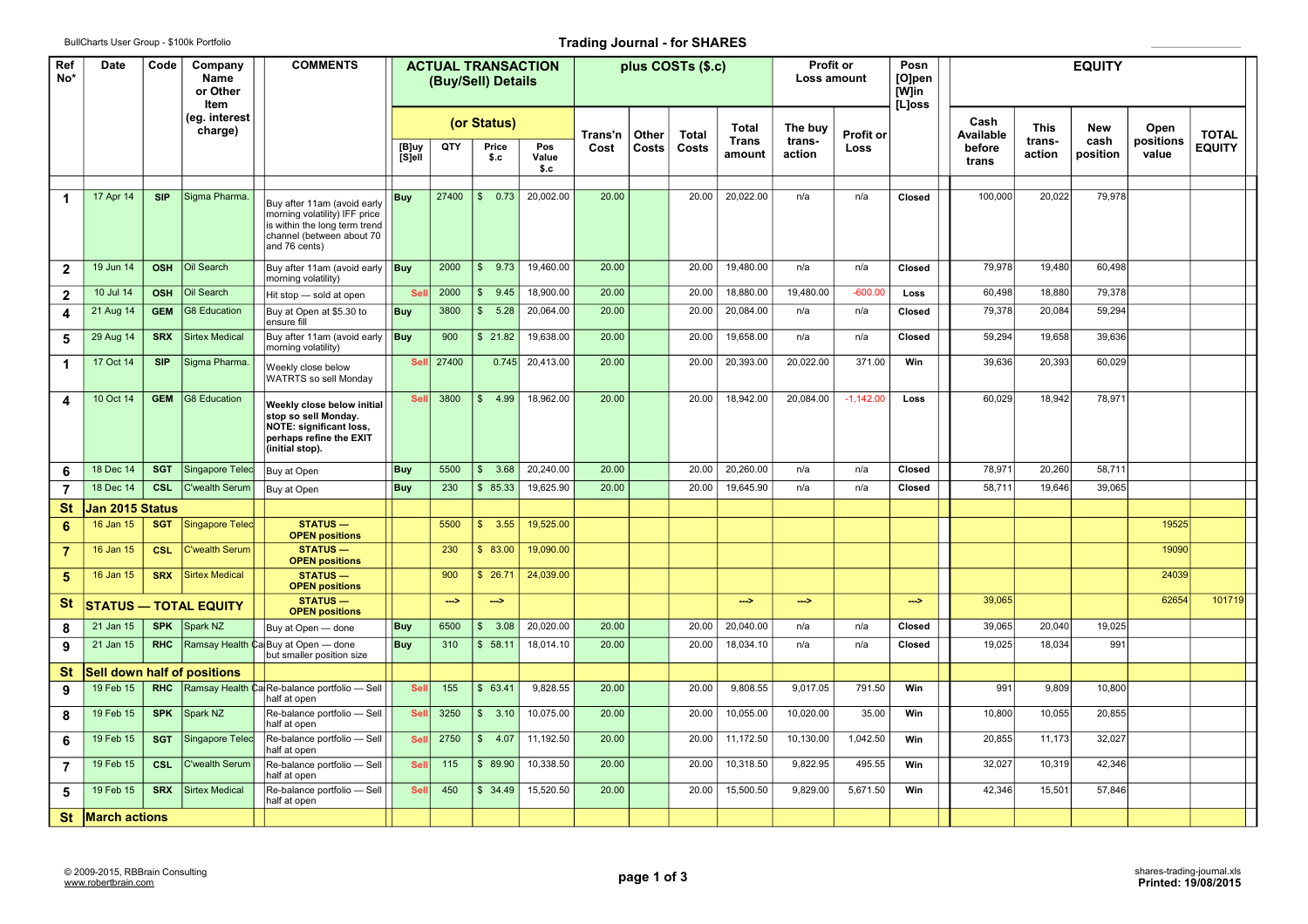## BullCharts User Group - \$100k Portfolio **Trading Journal - for SHARES Trading Journal - for SHARES**

| Ref<br>No*     | Date                                | Code<br>Company<br>Name<br>or Other<br>Item<br>(eg. interest<br>charge) |                                        | <b>COMMENTS</b>                                                          |                 |             | <b>ACTUAL TRANSACTION</b><br>(Buy/Sell) Details |                     |       |              | plus COSTs (\$.c) |                        | <b>Profit or</b><br>Loss amount |             | Posn<br>[O]pen<br>[W]in<br>[L]oss |                 |                  | <b>EQUITY</b>    |                    |               |  |  |
|----------------|-------------------------------------|-------------------------------------------------------------------------|----------------------------------------|--------------------------------------------------------------------------|-----------------|-------------|-------------------------------------------------|---------------------|-------|--------------|-------------------|------------------------|---------------------------------|-------------|-----------------------------------|-----------------|------------------|------------------|--------------------|---------------|--|--|
|                |                                     |                                                                         |                                        |                                                                          |                 | (or Status) |                                                 | Trans'n             | Other | <b>Total</b> | Total             | The buv                | <b>Profit or</b>                |             | Cash<br>Available                 | <b>This</b>     | <b>New</b>       | Open             | <b>TOTAL</b>       |               |  |  |
|                |                                     |                                                                         |                                        |                                                                          | [B]uy<br>[S]ell | QTY         | Price<br>\$.c                                   | Pos<br>Value<br>\$c | Cost  | Costs        | Costs             | <b>Trans</b><br>amount | trans-<br>action                | Loss        |                                   | before<br>trans | trans-<br>action | cash<br>position | positions<br>value | <b>EQUITY</b> |  |  |
|                | 18 Mar 15                           |                                                                         | <b>Sirtex Medical</b>                  |                                                                          |                 | 450         | \$18.55                                         | 8,347.50            | 20.00 |              | 20.00             | 8,327.50               | 9,829.00                        | $-1,501.50$ |                                   | 57,846          | 8,328            | 66,174           |                    |               |  |  |
| 5              |                                     | <b>SRX</b>                                                              |                                        | Plunge below trailing stop<br>so close position at open<br>price on 18th | Sell            |             |                                                 |                     |       |              |                   |                        |                                 |             | Loss                              |                 |                  |                  |                    |               |  |  |
| 11             | 19 Mar 15                           | QAN                                                                     | Qantas                                 | Buy at Open                                                              | <b>Buy</b>      | 4000        | \$3.02                                          | 12,080.00           | 20.00 |              | 20.00             | 12,100.00              | n/a                             | n/a         | Open                              | 66,174          | 12,100           | 54,074           |                    |               |  |  |
| 8              | 18 Mar 15                           | <b>SPK</b>                                                              | Spark NZ                               | Daily close below INITIAL<br>stop so sell next open.                     | Sel             | 3250        | \$3.00                                          | 9,750.00            | 20.00 |              | 20.00             | 9,730.00               | 10,020.00                       | $-290.00$   | Loss                              | 54,074          | 9,730            | 63,804           |                    |               |  |  |
| St             | <b>April 2015 — Purchases</b>       |                                                                         |                                        |                                                                          |                 |             |                                                 |                     |       |              |                   |                        |                                 |             |                                   |                 |                  |                  |                    |               |  |  |
| 12             | 16 Apr 15                           | <b>ANN</b>                                                              | Ansell                                 | Buy at Open                                                              | <b>Buy</b>      | 340         | \$30.25                                         | 10,285.00           | 20.00 |              | 20.00             | 10,305.00              | n/a                             | n/a         | Closed                            | 63,804          | 10,305           | 53,499           |                    |               |  |  |
| 13             | 16 Apr 15                           | <b>HGG</b>                                                              | <b>Henderson Grp</b>                   | Buy at Open                                                              | <b>Buy</b>      | 1700        | \$5.75                                          | 9.775.00            | 20.00 |              | 20.00             | 9.795.00               | n/a                             | n/a         | Closed                            | 53,499          | 9.795            | 43,704           |                    |               |  |  |
| 14             | 16 Apr 15                           | IPL.                                                                    | <b>Incitec Pivot</b>                   | Buy at Open                                                              | <b>Buy</b>      | 2200        | \$ 4.22                                         | 9,284.00            | 20.00 |              | 20.00             | 9,304.00               | n/a                             | n/a         | Closed                            | 43,704          | 9,304            | 34,400           |                    |               |  |  |
| 15             | 16 Apr 15                           | <b>MQG</b>                                                              | Macquarie Group                        | Buy at Open                                                              | Buy             | 120         | \$81.89                                         | 9,826.80            | 20.00 |              | 20.00             | 9,846.80               | n/a                             | n/a         | Closed                            | 34,400          | 9,847            | 24,553           |                    |               |  |  |
| 16             | 16 Apr 15                           | <b>SYD</b>                                                              | <b>Sydney Airport</b>                  | Buy at Open                                                              | <b>Buy</b>      | 1800        | \$5.45                                          | 9,810.00            | 20.00 |              | 20.00             | 9,830.00               | n/a                             | n/a         | Closed                            | 24,553          | 9,830            | 14,723           |                    |               |  |  |
| 17             | 16 Apr 15                           | <b>TCL</b>                                                              | Fransurban                             | Buy at Open                                                              | <b>Buy</b>      | 1000        | \$10.00                                         | 10,000.00           | 20.00 |              | 20.00             | 10,020.00              | n/a                             | n/a         | Closed                            | 14,723          | 10,020           | 4,703            |                    |               |  |  |
| St             | pril 2015<br>- selling (and buying) |                                                                         |                                        |                                                                          |                 |             |                                                 |                     |       |              |                   |                        |                                 |             |                                   |                 |                  |                  |                    |               |  |  |
| 12             | 20 Apr 15                           | <b>ANN</b>                                                              | Ansell                                 | Close below initial stop $\rightarrow$<br>Sell at open                   | Sell            | 340         | \$27.77                                         | 9,441.80            | 20.00 |              | 20.00             | 9,421.80               | 10,305.00                       | $-883.20$   | Loss                              | 4,703           | 9,422            | 14,125           |                    |               |  |  |
| 13             | 21 Apr 15                           | <b>HGG</b>                                                              | Henderson Grp                          | Close below initial stop $\rightarrow$<br>Sell at open                   | Sel             | 1700        | \$5.48                                          | 9,316.00            | 20.00 |              | 20.00             | 9,296.00               | 9,795.00                        | $-499.00$   | Loss                              | 14,125          | 9,296            | 23,421           |                    |               |  |  |
| 17a            | 23 Apr 15                           | <b>SHV</b>                                                              | <b>Select Harvets</b>                  | Buy at Open                                                              | <b>Buy</b>      | 1150        | \$8.66                                          | 9,959.00            | 20.00 |              | 20.00             | 9,979.00               | n/a                             | n/a         | Open                              | 23,421          | 9,979            | 13,442           |                    |               |  |  |
| 14             | 30 Apr 15                           | <b>IPL</b>                                                              | ncitec Pivot                           | Close below initial stop $\rightarrow$<br>Sell at open                   | <b>Se</b>       | 2200        | \$3.87                                          | 8,514.00            | 20.00 |              | 20.00             | 8,494.00               | 9,304.00                        | $-810.00$   | Loss                              | 13,442          | 8,494            | 21,936           |                    |               |  |  |
| St             | May 2015                            | – selling                                                               |                                        |                                                                          |                 |             |                                                 |                     |       |              |                   |                        |                                 |             |                                   |                 |                  |                  |                    |               |  |  |
| 15             | 1 May 15                            | <b>MQG</b>                                                              | Macquarie Group                        | Close below initial stop $\rightarrow$<br>Sell at open                   | <b>Sell</b>     | 120         | \$77.97                                         | 9.356.40            | 20.00 |              | 20.00             | 9.336.40               | 9.846.80                        | $-510.40$   | Loss                              | 21,936          | 9,336            | 31.272           |                    |               |  |  |
| 16             | 7 May 15                            | <b>SYD</b>                                                              | <b>Sydney Airport</b>                  | Close below initial stop $\rightarrow$<br>Sell at open                   | Sel             | 1800        | \$5.20                                          | 9,360.00            | 20.00 |              | 20.00             | 9,340.00               | 9,830.00                        | $-490.00$   | Loss                              | 31,272          | 9,340            | 40,612           |                    |               |  |  |
| 17             | 8 May 15                            | <b>TCL</b>                                                              | <b>Transurban</b>                      | Close below initial stop $\rightarrow$<br>Sell at open                   | <b>Sel</b>      | 1000        | \$9.78                                          | 9,780.00            | 20.00 |              | 20.00             | 9,760.00               | 10,020.00                       | $-260.00$   | Loss                              | 40,612          | 9,760            | 50,372           |                    |               |  |  |
| 6              | 19 May 15                           | <b>SGT</b>                                                              | Singapore Telec                        | On-market buy-back                                                       | Sel             | 2750        | \$4.05                                          | 11,137.50           | 20.00 |              | 20.00             | 11,117.50              | 10,120.00                       | 997.50      | Profit                            | 50,372          | 11,118           | 61,489           |                    |               |  |  |
| St             |                                     |                                                                         |                                        |                                                                          |                 |             |                                                 |                     |       |              |                   |                        |                                 |             |                                   |                 |                  |                  |                    |               |  |  |
| 9              | 4 Jun 15                            | <b>RHC</b>                                                              |                                        | Ramsay Health Ca Hit stop - sold at open                                 | Sel             | 155         | \$60.30                                         | 9,346.50            | 20.00 |              | 20.00             | 9,326.50               | 9,007.00                        | 319.50      | Profit                            | 61,489          | 9,327            | 70,816           |                    |               |  |  |
| $\overline{7}$ | 29 Jun 15                           | <b>CSL</b>                                                              | C'wealth Serum                         | Sell                                                                     | Sel             | 115         | \$85.69                                         | 9,854.35            | 20.00 |              | 20.00             | 9,834.35               | 10,120.00                       | $-285.65$   | Loss                              | 70,816          | 9,834            | 80,650           |                    |               |  |  |
| 18             | 16 Jul 15                           | <b>JHX</b>                                                              | James Hardie                           | Buy at Open                                                              | <b>Buy</b>      | 550         | \$18.97                                         | 10,433.50           | 20.00 |              | 20.00             | 10,453.50              | n/a                             | n/a         | Open                              | 80,650          | 10,454           | 70,197           |                    |               |  |  |
| St             |                                     |                                                                         | <b>STATUS - TOTAL EQUITY</b>           |                                                                          |                 |             |                                                 |                     |       |              |                   |                        |                                 |             |                                   |                 |                  |                  |                    |               |  |  |
| 11             | 18 Aug 15                           | QAN                                                                     | Qantas                                 | <b>STATUS-</b><br><b>OPEN positions</b>                                  |                 | 4000        | \$3.79                                          | 15,160.00           |       |              |                   |                        |                                 |             |                                   |                 |                  |                  | 15160              |               |  |  |
| 18             | 18 Aug 15                           | <b>JHX</b>                                                              | <b>James Hardie</b>                    | <b>STATUS-</b><br><b>OPEN positions</b>                                  |                 | 550         | \$17.95                                         | 9,872.50            |       |              |                   |                        |                                 |             |                                   |                 |                  |                  | 9873               |               |  |  |
| 17a            | 18 Aug 15                           | <b>SHV</b>                                                              | James Hardie                           | <b>STATUS-</b><br><b>OPEN positions</b>                                  |                 | 1150        | \$11.79                                         | 13,558.50           |       |              |                   |                        |                                 |             |                                   |                 |                  |                  | 13559              |               |  |  |
| St             | <b>STATUS - TOTAL EQUITY</b>        |                                                                         | <b>STATUS —</b><br><b>TOTAL EQUITY</b> |                                                                          | -->             | -->         |                                                 |                     |       |              | -->               | -->                    |                                 | -->         | 70.197                            |                 |                  | 38,591           | 108,788            |               |  |  |